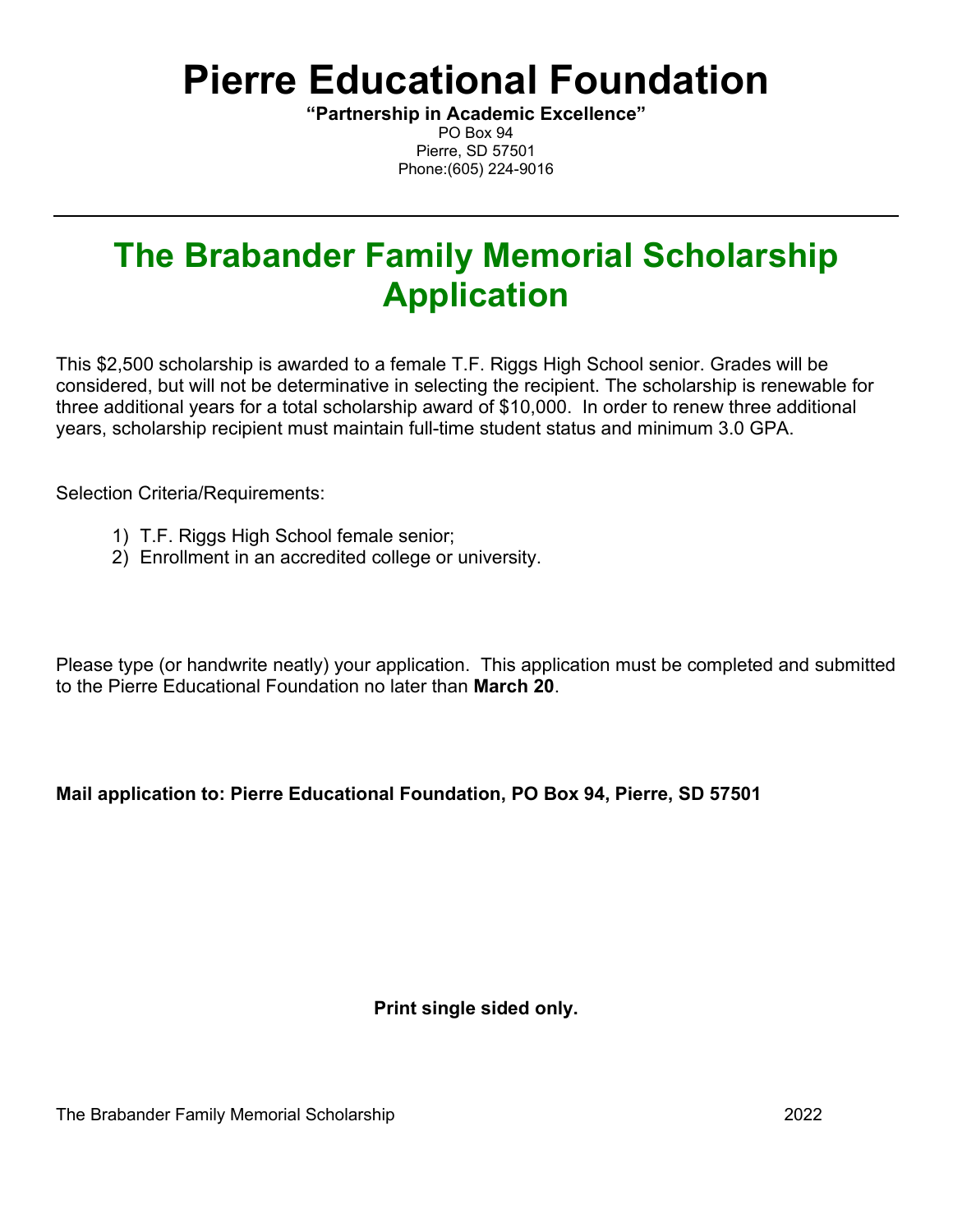### **The Brabander Family Memorial Scholarship Application**

|                                                     | Cell Phone: ___________________________                                                              |
|-----------------------------------------------------|------------------------------------------------------------------------------------------------------|
|                                                     |                                                                                                      |
|                                                     |                                                                                                      |
|                                                     |                                                                                                      |
|                                                     |                                                                                                      |
|                                                     |                                                                                                      |
| GPA: __________________                             | Class Rank: ______________________________                                                           |
|                                                     | Name of college/university or technical/vocational school that you are planning to attend, if known: |
| Area of focus planned for post-secondary education: |                                                                                                      |
|                                                     |                                                                                                      |

In addition to the questions below, attach the following to your application:

Copy of your high school transcript, including class rank. Unofficial transcript is acceptable.

Two letters of recommendation. Recommendation letters should not be from family members. Only one letter of recommendation can be from school faculty or coaching staff. Other sources of recommendation could be church members, extracurricular contacts, or an employer. Letters should be addressed to the Pierre Educational Foundation Scholarship Selection Committee and must reference the name of the student and the scholarship.

**Please answer the questions thoughtfully and thoroughly. If you need additional space, please attach additional sheets. Your complete answers are appreciated to assist the scholarship committee with their selection.** 

**Print single sided only.**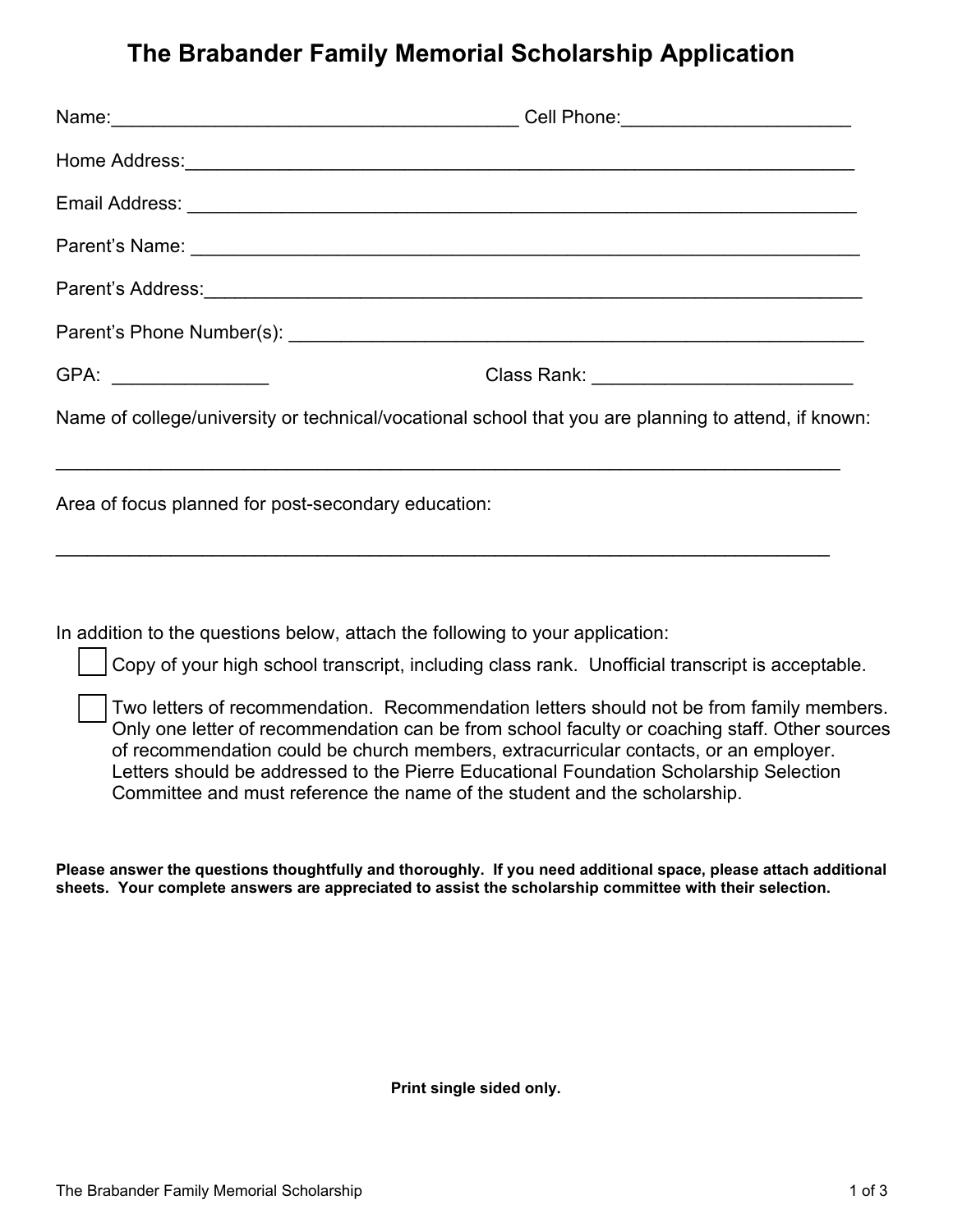**Name\_\_\_\_\_\_\_\_\_\_\_\_\_\_\_\_\_\_\_\_\_\_\_\_\_\_\_\_\_\_\_\_\_**

**1. Post-Graduation Education Plans** (Please state your plans for after graduation).

#### **2. Goals**

(Describe your goals and what you have done in the past and intend to do in the future to achieve your goals. Include any obstacles or challenges that you had while working to achieve the goals you have set for yourself).

#### **3. School Activities**

(Please list your school-based activities. These activities might include offices, positions, years of membership, including both school and extra-curricular activities. Include any awards and/or recognition received and special accomplishments in this area).

#### **4. Volunteer Activities**

(List your volunteer activities including dates of volunteer service, a brief description of the type of volunteer work and number of hours volunteered.).